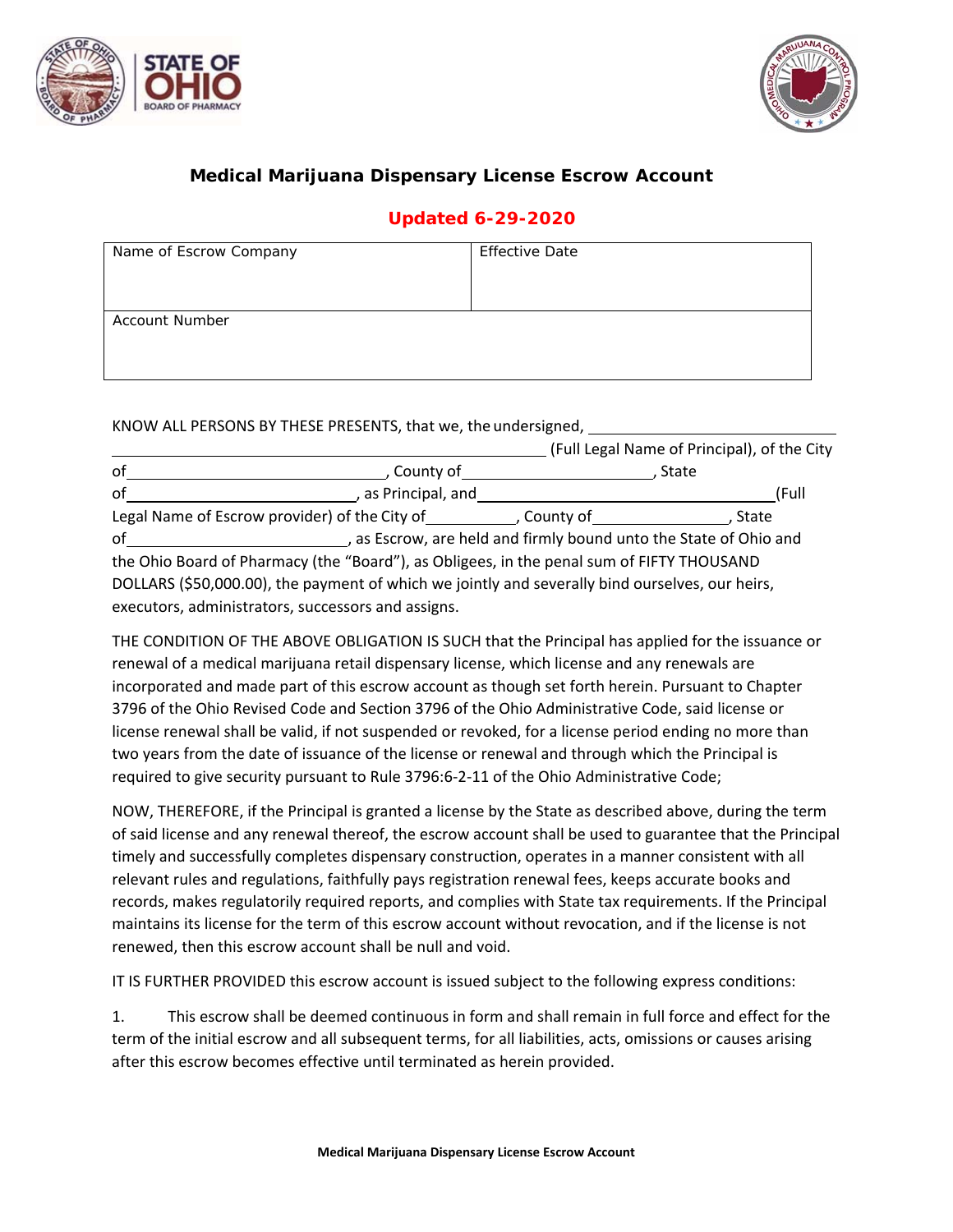



2. If the Board determines that the Principal has failed to comply with the terms herein, theBoard, as Obligee, may proceed against the Principal or Escrow herein, or both, for a right of action upon the escrow and the Escrow shall immediately make payment of the above penal sum to the Board.

3. Regardless of the number of years the escrow remains in effect, the number of premiums paid, the number of renewals of the registration, the number of claimants or the number of claims made, the aggregate liability under the escrow shall not exceed the amount of the escrow.

4. The Principal and the Escrow agree they shall not amend or modify the terms of this escrow without prior written consent of the Board.

5. The said Escrow hereby stipulates and agrees that no modifications, omissions or additions in or to the terms of the license or any renewals shall in any way affect the obligations of said Escrow on its escrow account, and it does hereby waive notice of any such modifications, omissions or additions to the terms of the license or any renewals.

|                                                                                                                                                                                                                                | Executed in <b>Executed</b> in <b>Executed</b> in <b>Executed</b> in <b>Executed</b> in <b>Executed</b> in <b>Executed</b> in <b>Executed</b> in <b>Executed</b> in <b>Executed</b> in <b>Executed</b> in <b>Executed</b> in <b>Executed</b> in <b>Executed</b> in <b>Executed</b> in <b>Executed</b> in |        |  |
|--------------------------------------------------------------------------------------------------------------------------------------------------------------------------------------------------------------------------------|----------------------------------------------------------------------------------------------------------------------------------------------------------------------------------------------------------------------------------------------------------------------------------------------------------|--------|--|
| (City, State)                                                                                                                                                                                                                  |                                                                                                                                                                                                                                                                                                          |        |  |
|                                                                                                                                                                                                                                |                                                                                                                                                                                                                                                                                                          |        |  |
|                                                                                                                                                                                                                                | (Month)                                                                                                                                                                                                                                                                                                  | (Year) |  |
| Witness: Witness and the contract of the contract of the contract of the contract of the contract of the contract of the contract of the contract of the contract of the contract of the contract of the contract of the contr |                                                                                                                                                                                                                                                                                                          |        |  |
|                                                                                                                                                                                                                                | Name of Principal                                                                                                                                                                                                                                                                                        |        |  |
|                                                                                                                                                                                                                                |                                                                                                                                                                                                                                                                                                          |        |  |
|                                                                                                                                                                                                                                | Signature of Principal / Title                                                                                                                                                                                                                                                                           |        |  |
|                                                                                                                                                                                                                                | Witness: Witness: Witness and Witness and Witness and Witness and Witness and Witness and Witness and Witness                                                                                                                                                                                            |        |  |
|                                                                                                                                                                                                                                | <b>Escrow Name</b>                                                                                                                                                                                                                                                                                       |        |  |
|                                                                                                                                                                                                                                |                                                                                                                                                                                                                                                                                                          |        |  |
|                                                                                                                                                                                                                                | <b>Escrow Address</b>                                                                                                                                                                                                                                                                                    |        |  |
|                                                                                                                                                                                                                                |                                                                                                                                                                                                                                                                                                          |        |  |
|                                                                                                                                                                                                                                | <b>Escrow Agent</b>                                                                                                                                                                                                                                                                                      |        |  |
|                                                                                                                                                                                                                                |                                                                                                                                                                                                                                                                                                          |        |  |
|                                                                                                                                                                                                                                | <b>Escrow Agent Address</b>                                                                                                                                                                                                                                                                              |        |  |
|                                                                                                                                                                                                                                |                                                                                                                                                                                                                                                                                                          |        |  |